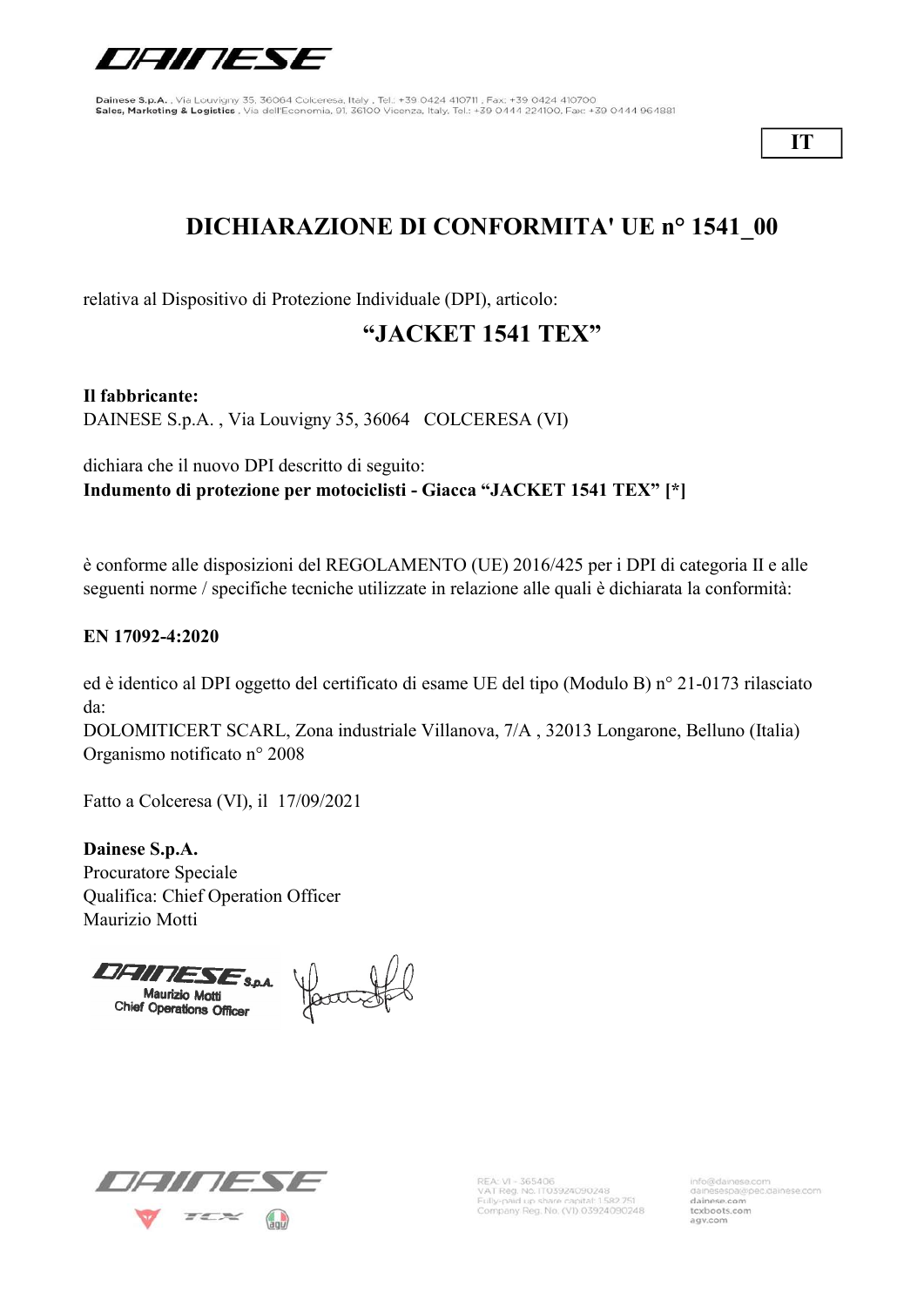

#### COURTESY TRANSLATION GB

## DECLARATION OF CONFORMITY EU no. 1541\_00

for the Personal Protective Equipment (PPE), item:

## "JACKET 1541 TEX"

The manufacturer: DAINESE S.p.A. , Via Louvigny 35, 36064 COLCERESA (VI)

declares that the new PPE described below: Protective clothing for motorcycle riders - Jacket "JACKET 1541 TEX" [\*]

complies with the provisions of REGULATION (EU) 2016/425 for category II PPE and with the following standards / technical specifications used and in relation to which conformity is declared:

#### EN 17092-4:2020

DOLOMITICERT SCARL, Zona industriale Villanova, 7/A , 32013 Longarone, Belluno (Italia) Notified Body no. 2008 and is identical to the PPE covered by the EU type examination certificate (Form B) no. 21-0173 issued by:

Done in Colceresa (VI), on 09/17/2021

Dainese S.p.A. Attorney in Fact Position: Chief Operation Officer Maurizio Motti

**DHITIESE**SPA Maurizio Motti<br>Chief Operations Officer<br>Chief Operations Officer



REA: VI - 365406<br>VAT Reg. No. IT03924090248 Fully-paid up share capital: 1582.751<br>Company Reg. No. (VI) 03924090248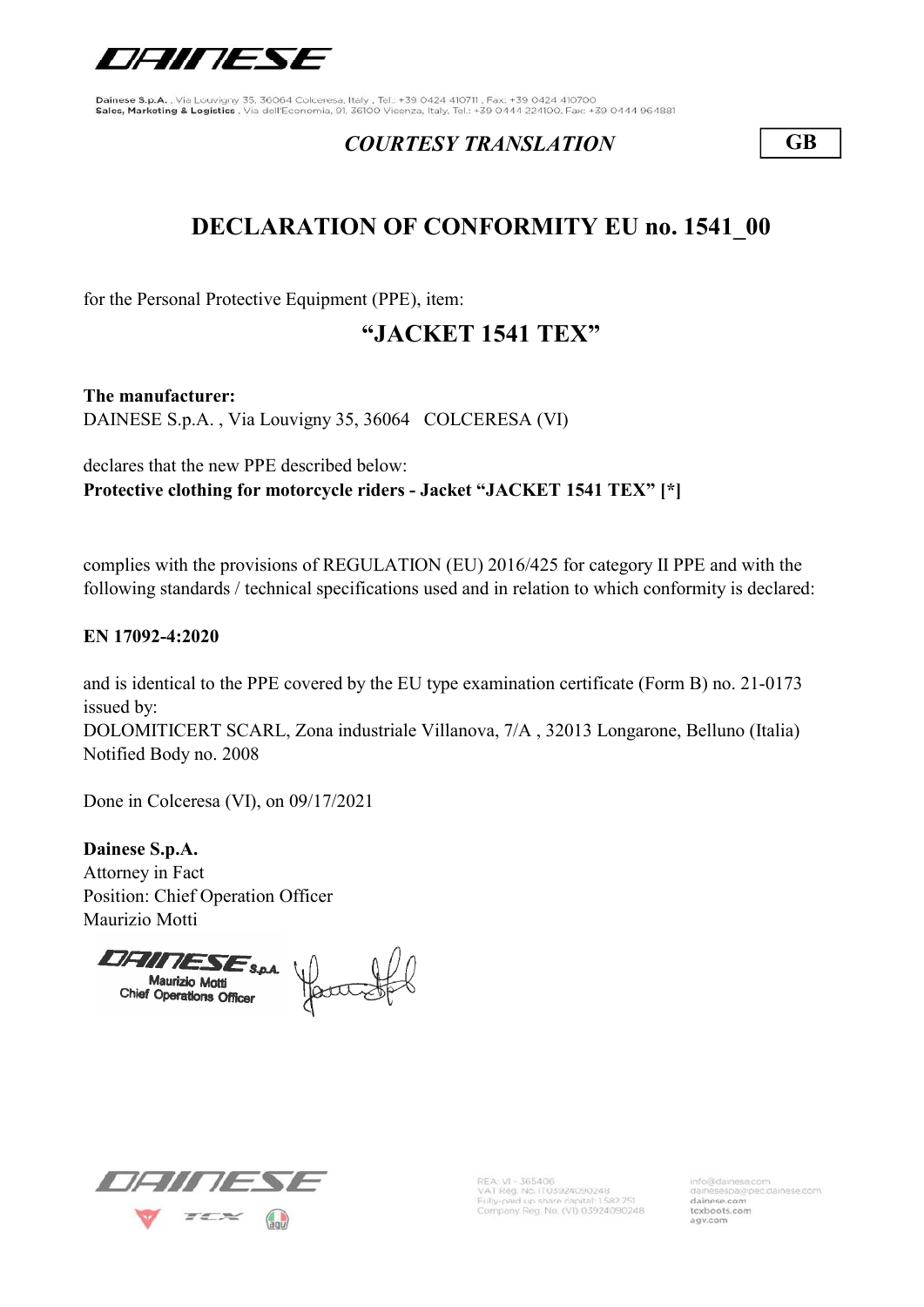

### HÖFLICHKEITSÜBERSETZUNG DE

# ÜBEREINSTIMMUNGSERKLÄRUNG EU Nr. 1541\_00

zur persönlichen Schutzausrüstung (PSA), Artikel:

### "JACKET 1541 TEX"

Der Hersteller:

DAINESE S.p.A. , Via Louvigny 35, 36064 COLCERESA (VI)

erklärt, dass die neue, nachfolgend beschriebene PSA: Schutzkleidungsstück für Motorradfahrer - Jacke "JACKET 1541 TEX" [\*]

den Vorschriften des REGLEMENTS (EU) 2016/425 für die PSA der Kategorie II und den folgenden Normen / hier angewendeten technischen Spezifikationen entspricht, aufgrund derer die Übereinstimmung erklärt wurde:

EN 17092-4:2020

Es entsprich dem PSA, dem Betreff des EU-Prüfungszertifikates (Formblatt B ) Nr. 21-0173 ausgestellt von: DOLOMITICERT SCARL, Zona industriale Villanova, 7/A , 32013 Longarone, Belluno (Italia) Zulassungsstelle Nr. 2008

Erfolgt in Colceresa (VI), am 17/09/2021

Dainese S.p.A. Fachanwalt Qualifikation: Betriebsleiter Maurizio Motti

Chief Operations Officer<br>Chief Operations Officer



REA: VI - 365406<br>VAT Reg. No. IT03924090248 Fully-paid up share capital: 1.582.751<br>Company Reg. No. (VI) 03924090248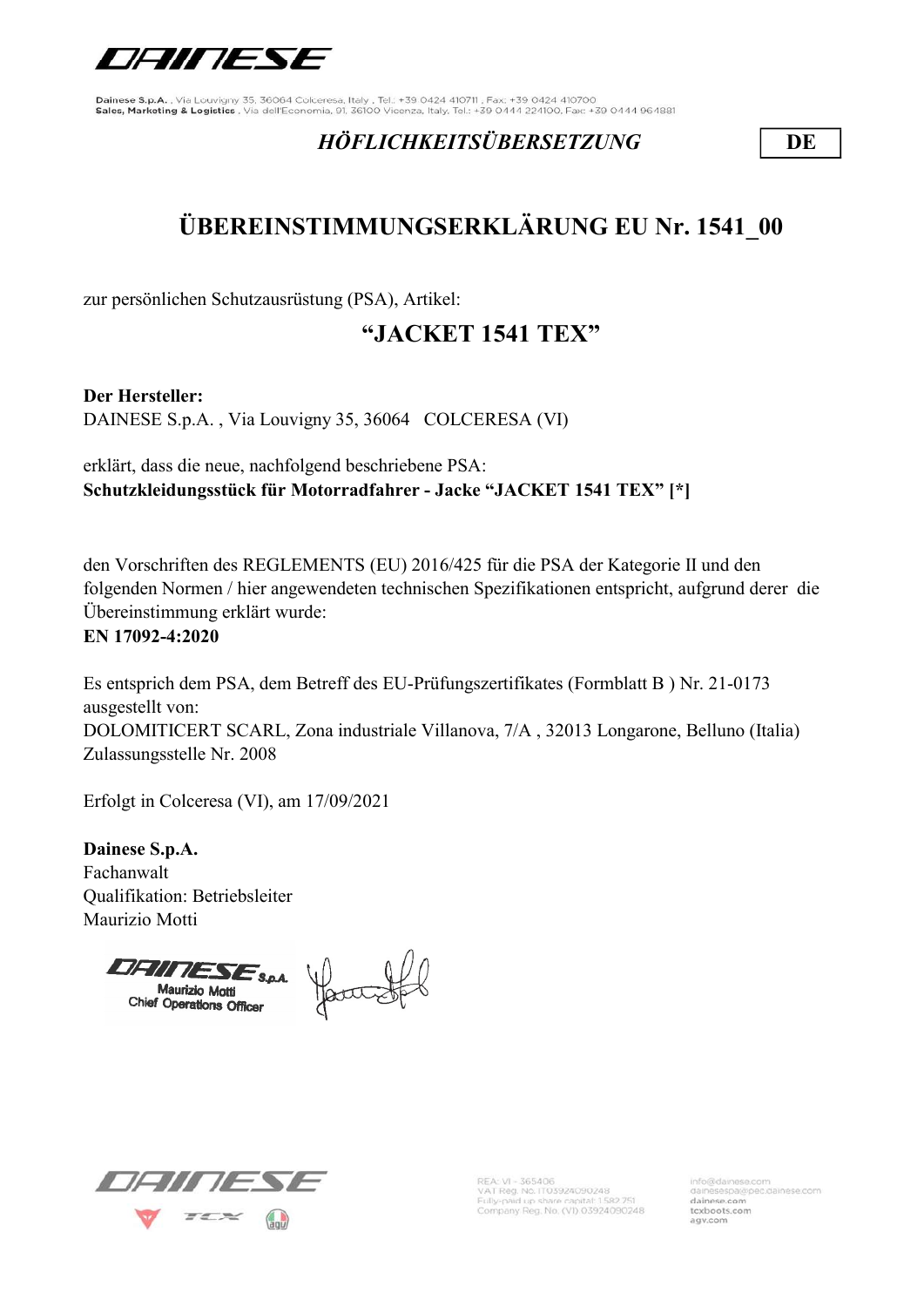

#### TRADUCTION DE COURTOISIE FR

# DÉCLARATION DE CONFORMITÉ UE N° 1541\_00

relative à l'équipement de protection individuelle (EPI), article :

## "JACKET 1541 TEX"

Le fabriquant : DAINESE S.p.A. , Via Louvigny 35, 36064 COLCERESA (VI)

déclare que le nouvel EPI décrit ci-dessous : Vêtement de protection pour motocyclistes - Veste "JACKET 1541 TEX" [\*]

est conforme aux dispositions du RÈGLEMENT (UE) 2016/425 relatif aux EPI de catégorie II et aux normes / spécifications techniques suivantes utilisées, sur la base desquelles la conformité est déclarée :

EN 17092-4:2020

et est identique à l'EPI faisant l'objet de l'attestation d'examen UE de type (Module B) n° 21-0173 delivrée par :

DOLOMITICERT SCARL, Zona industriale Villanova, 7/A , 32013 Longarone, Belluno (Italia) Organisme notifié n° 2008

Fait à Colceresa (VI), le 17/09/2021

Dainese S.p.A. Mandataire spécial Fonction : Directeur des opérations Maurizio Motti

Chief Operations Officer



REA: VI - 365406<br>VAT Reg. No. IT03924090248 Fully-paid up share capital: 1582.751<br>Company Reg. No. (VI) 03924090248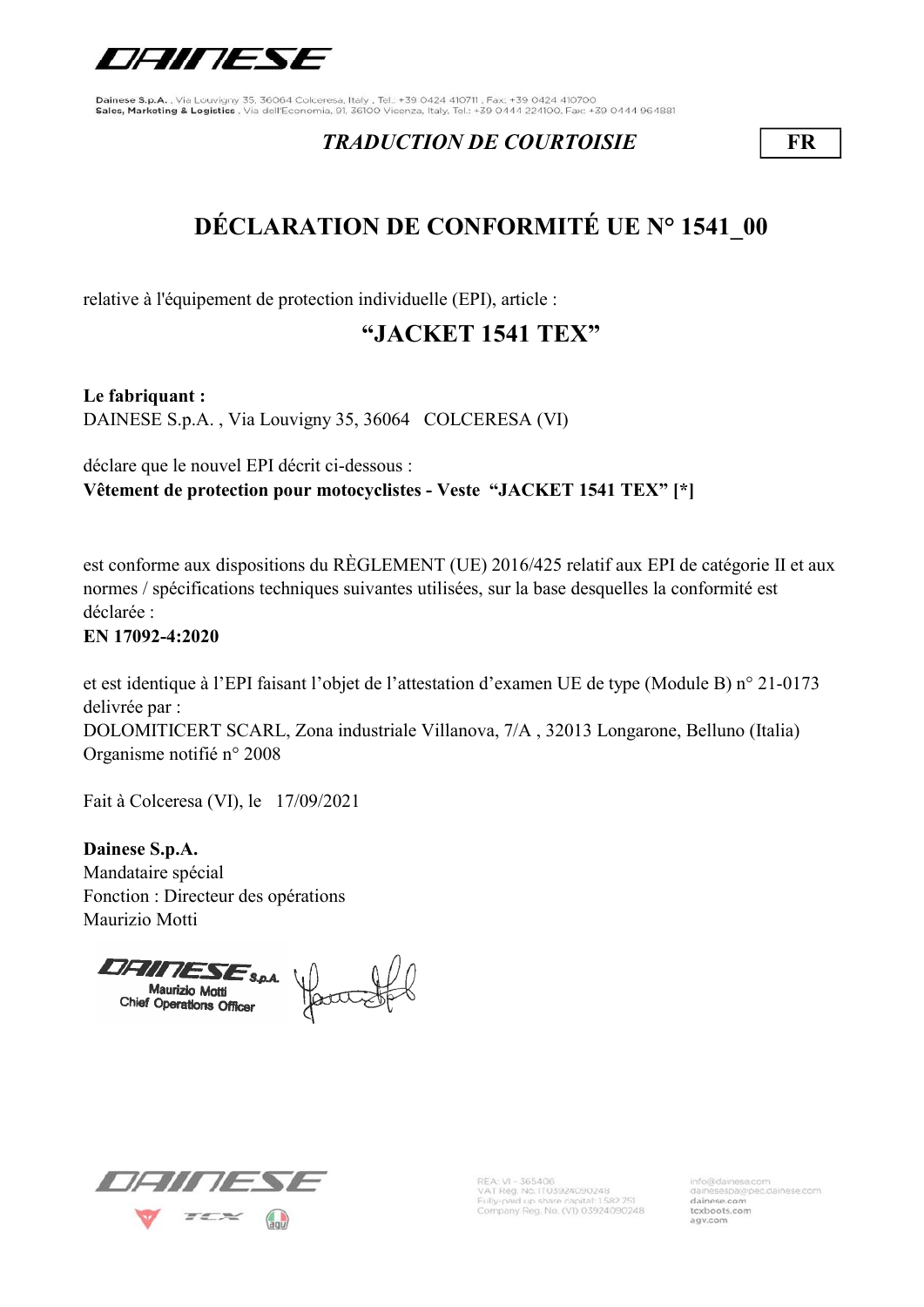

#### UOFFICIEL OVERSÆTTELSE DK/DA

### EU-OVERENSSTEMMELSESERKLÆRING nr. 1541\_00

om personlige værnemidler, artikel:

### "JACKET 1541 TEX"

Fabrikanten:

DAINESE S.p.A. , Via Louvigny 35, 36064 COLCERESA (VI)

erklærer, at det nye personlige værnemiddel, som beskrives i det følgende: Beskyttelsesbeklædning til motorcyklister - Jakke "JACKET 1541 TEX" [\*]

er i overensstemmelse med bestemmelserne i FORORDNING (EU) 2016/425 om personlige værnemidler i kategori II og følgende standarder/tekniske specifikationer, der ligger til grund for overensstemmelseserklæringen:

#### EN 17092-4:2020

et est identique à l'EPI faisant l'objet de l'attestation d'examen UE de type (Module B) n° 21-0173 delivrée par :

DOLOMITICERT SCARL, Zona industriale Villanova, 7/A , 32013 Longarone, Belluno (Italia) Godkendte testinstitut nr. 2008

Udfærdiget i Colceresa (VI), den 17/09/2021

Dainese S.p.A. Prokurist Stilling: Chief Operating Officer Maurizio Motti

Chief Operations Officer



REA: VI - 365406<br>VAT Reg. No. IT03924090248 Fully-paid up share capital: 1582.751<br>Company Reg. No. (VI) 03924090248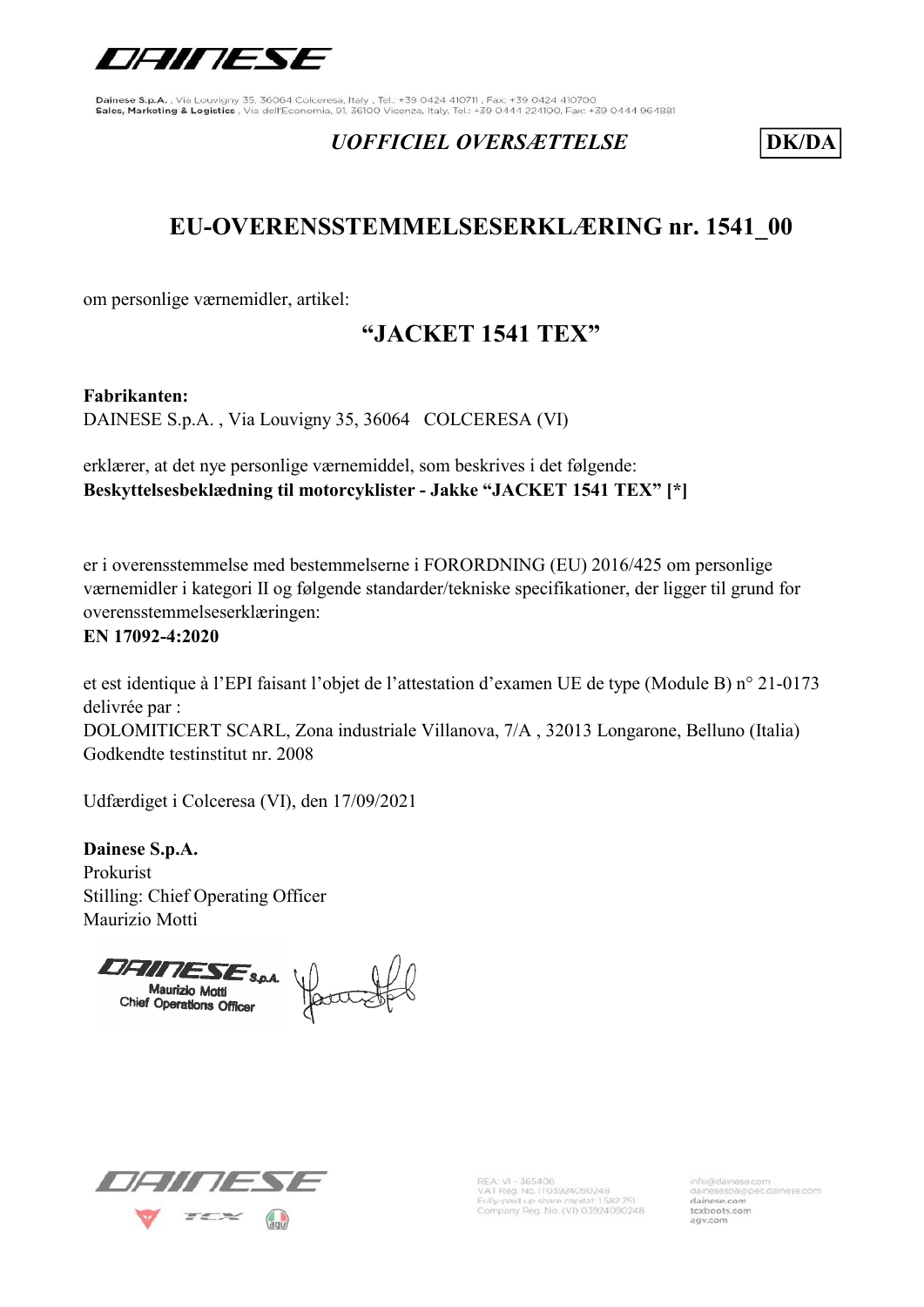

#### HOFFELIJKHEIDSVERTALING NL

## EU-CONFORMITEITSVERKLARING n° 1541\_00

betreffende Persoonlijke Beschermingsmiddelen (PBM), artikel:

## "JACKET 1541 TEX"

De fabrikant:

DAINESE S.p.A. , Via Louvigny 35, 36064 COLCERESA (VI)

verklaart dat het nieuwe PBM dat hier beschreven wordt: Beschermende kleding voor motorrijders - Jas "JACKET 1541 TEX" [\*]

in overeenstemming is met de bepalingen van de VERORDENING (EU) 2016/425 voor PBM's uit categorie II en met de volgende aangewende normen / technische specificaties met betrekking tot die waarvoor de conformiteit wordt verklaard:

#### EN 17092-4:2020

en identiek is aan het PBM dat onderwerp is van het certificaat van EU-typeonderzoek (Module B) nr. 21-0173 afgeleverd door:

DOLOMITICERT SCARL, Zona industriale Villanova, 7/A , 32013 Longarone, Belluno (Italia) Erkende Instantie nr. 2008

Opgesteld te Colceresa (VI), op 17/09/2021

Dainese S.p.A. Speciale gevolmachtigde Bevoegdheid: Chief Operation Officer Maurizio Motti

Chief Operations Officer



REA: VI - 365406<br>VAT Reg. No. IT03924090248 Fully-paid up share capital: 1582.751<br>Company Reg. No. (VI) 03924090248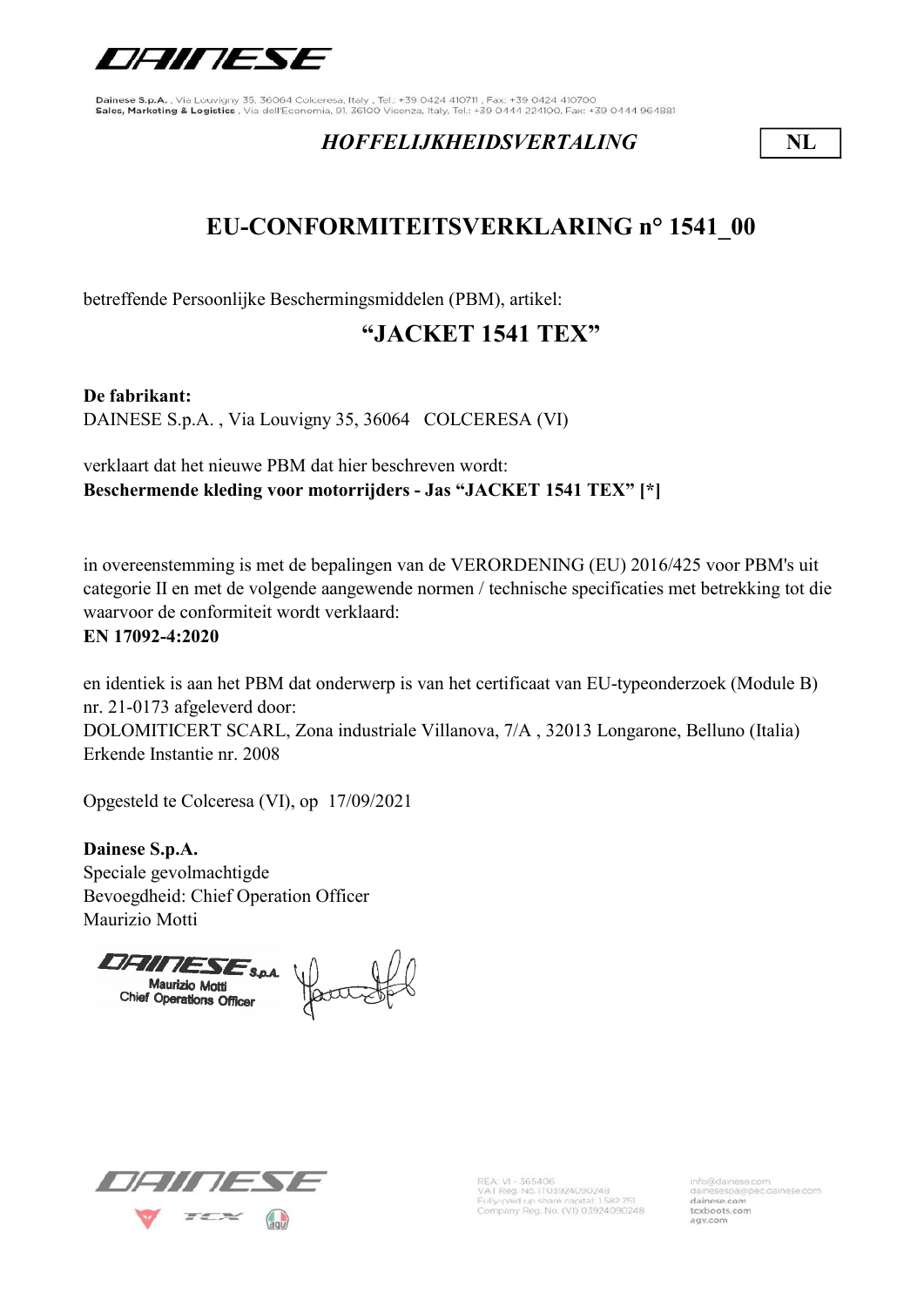

#### НЕОФИЦИАЛЬНЫЙ ПЕРЕВОД **RU**

## ЕС ДЕКЛАРАЦИЯ СООТВЕТСТВИЯ № 1541 00

выдана на Средство Индивидуальной Защиты (СИЗ), изделие:

## "JACKET 1541 TEX"

Изготовитель:

DAINESE S.p.A. , Via Louvigny 35, 36064 COLCERESA (VI)

заявляет, что новое изделие СИЗ, описание которого приводится ниже: Защитная одежда для мотоциклистов - Куртка "JACKET 1541 TEX" [\*]

соответствует требованиям РЕГЛАМЕНТА (ЕС) 2016/425 по СИЗ категории II и следующим нормативам / техническим спецификациям, в отношении которых подтверждается соответствие:

EN 17092-4:2020

идентичен СИЗ, на который составлен сертификат испытания ЕС типа (Форма В) № 21-0173 выдан:

DOLOMITICERT SCARL, Zona industriale Villanova, 7/A , 32013 Longarone, Belluno (Italia) Авторизованный орган № 2008

Декларация составлена в г. Colceresa (VI), 17/09/2021

Dainese S.p.A. Уполномоченный представитель Должность: Исполнительный Директо Maurizio Motti

Chief Operations Officer



REA: VI - 365406<br>VAT Reg. No. IT03924090248 Fully-paid up share capital: 1582.751<br>Company Reg. No. (VI) 03924090248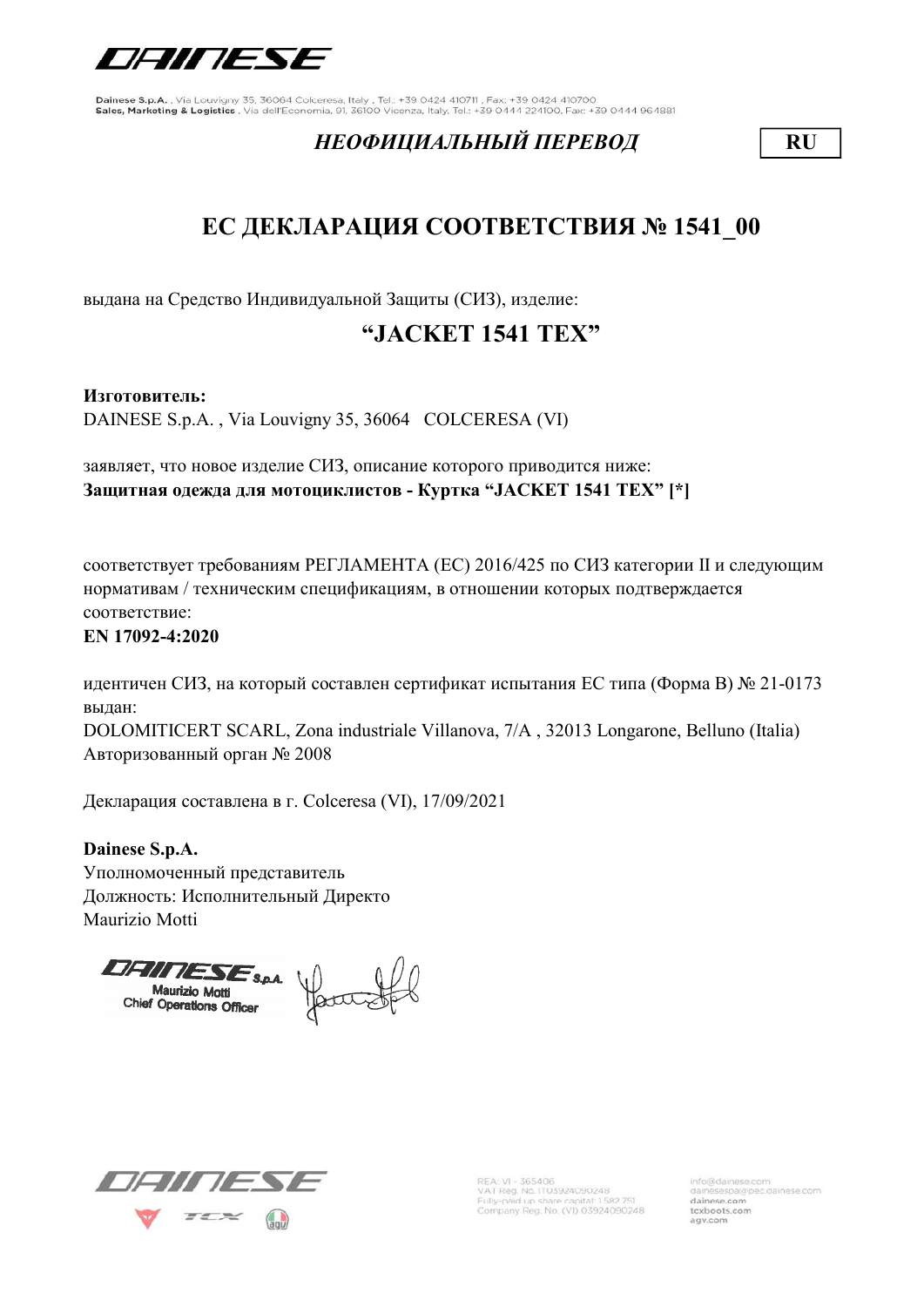

#### TRADUÇÃO DE CORTESIA PT

# DECLARAÇÃO DE CONFORMIDADE UE n.° 1541\_00

do Equipamento de Proteção Individual (EPI), artigo:

## "JACKET 1541 TEX"

O fabricante:

DAINESE S.p.A. , Via Louvigny 35, 36064 COLCERESA (VI)

declara que o novo EPI descrito abaixo: Vestuário de proteção para motociclistas - Casaco "JACKET 1541 TEX" [\*]

está em conformidade com as disposições do REGULAMENTO (UE) 2016/425 para os EPIs de categoria II e com as seguintes normas / especificações técnicas utilizadas em relação às quais é declarada a conformidade:

EN 17092-4:2020

e é idêntico ao EPI descrito no certificado de exame UE de tipo (Módulo B) n° 21-0173 emitido por: DOLOMITICERT SCARL, Zona industriale Villanova, 7/A , 32013 Longarone, Belluno (Italia) Organismo Notificado n° 2008

Feito em Colceresa (VI), em 17/09/2021

Dainese S.p.A. Procurador com poderes especiais Qualificação: Diretor de Operações Maurizio Motti

Chief Operations Officer



REA: VI - 365406<br>VAT Reg. No. IT03924090248 Fully-paid up share capital: 1582.751<br>Company Reg. No. (VI) 03924090248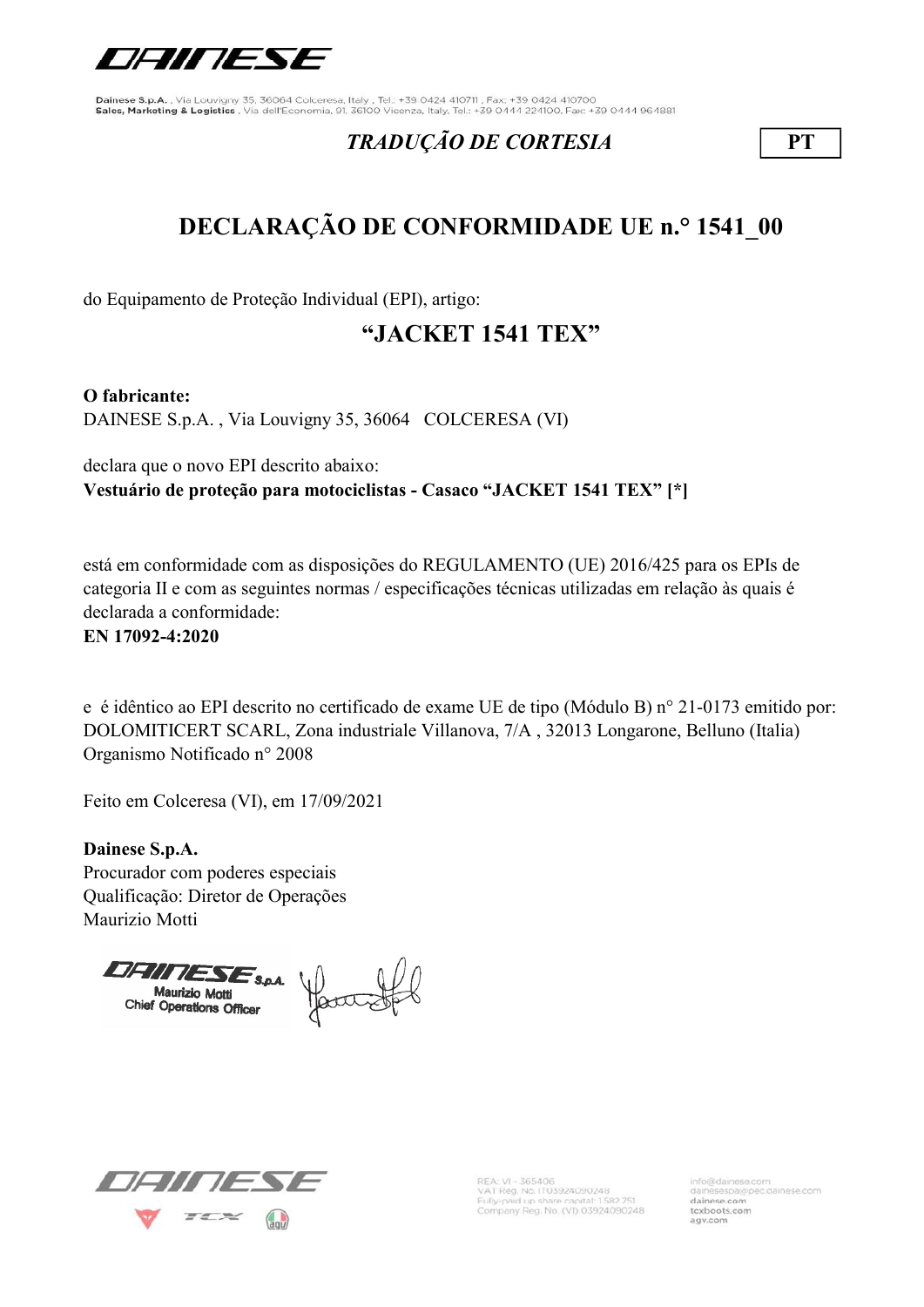

### TRADUCCIÓN DE CORTESÍA ES

## DECLARACIÓN DE CONFORMIDAD UE n° 1541\_00

correspondiente al Equipo de Protección Individual (EPI), artículo :

## "JACKET 1541 TEX"

El fabricante:

DAINESE S.p.A. , Via Louvigny 35, 36064 COLCERESA (VI)

declara que el nuevo EPI descrito seguidamente: Prenda protectora para motociclistas - Chaqueta "JACKET 1541 TEX" [\*]

cumple las disposiciones del REGLAMENTO (UE) 2016/425 para los EPI de categoría II así como las siguientes normas y especificaciones técnicas utilizadas, respecto a las cuales se declara su conformidad:

#### EN 17092-4:2020

y es idéntico al EPI objeto del certificado de examen UE de tipo (Módulo B) n° 21-0173 expedido por:

DOLOMITICERT SCARL, Zona industriale Villanova, 7/A , 32013 Longarone, Belluno (Italia) Organismo Notificado n° 2008

Hecho en Colceresa (VI), en fecha 17/09/2021

Dainese S.p.A. Apoderado En concepto de: Director General Maurizio Motti

Maurizio Motti<br>Chief Operations Officer<br>Chief Operations Officer



REA: VI - 365406<br>VAT Reg. No. IT03924090248 Fully-paid up share capital: 1582 751<br>Company Reg. No. (VI) 03924090248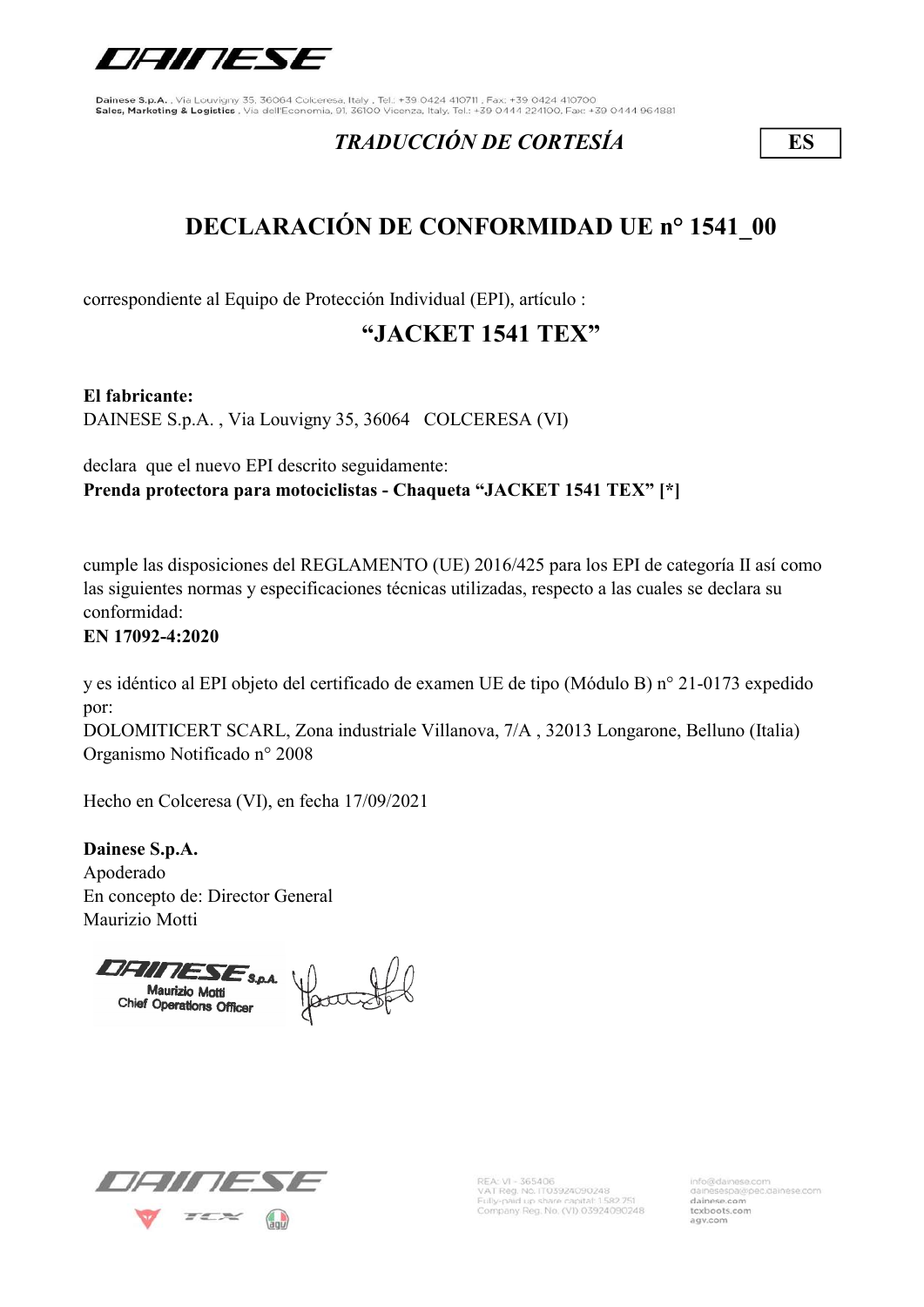

#### ARTIGHETSÖVERSÄTTNING SE

# EU-FÖRSÄKRAN OM ÖVERENSSTÄMMELSE nr 1541\_00

angående personlig skyddsutrustning, artikel:

## "JACKET 1541 TEX"

Tillverkaren:

DAINESE S.p.A. , Via Louvigny 35, 36064 COLCERESA (VI)

försäkrar att den nya personliga skyddsutrustning som beskrivs följande: Skyddsplagg för motorcyklister - Jacka "JACKET 1541 TEX" [\*]

är i överensstämmelse med bestämmelserna i FÖRORDNING (EU) 2016/425 för personlig skyddsutrustning i kategori II och följande standarder/tekniska specifikationer som används för försäkran om överensstämmelse:

#### EN 17092-4:2020

och är identisk med den personliga skyddsutrustning som är föremål för EU-typintyg (modul B) nr 21-0173 som har utfärdats av:

DOLOMITICERT SCARL, Zona industriale Villanova, 7/A , 32013 Longarone, Belluno (Italia) Anmälda organet nr 2008

Utfärdat i Colceresa (VI) 17/09/2021

Dainese S.p.A. Prokurist Kvalifikation: Operativ chef Maurizio Motti

Chief Operations Officer



REA: VI - 365406<br>VAT Reg. No. IT03924090248 Fully-paid up share capital: 1.582.751<br>Company Reg. No. (VI) 03924090248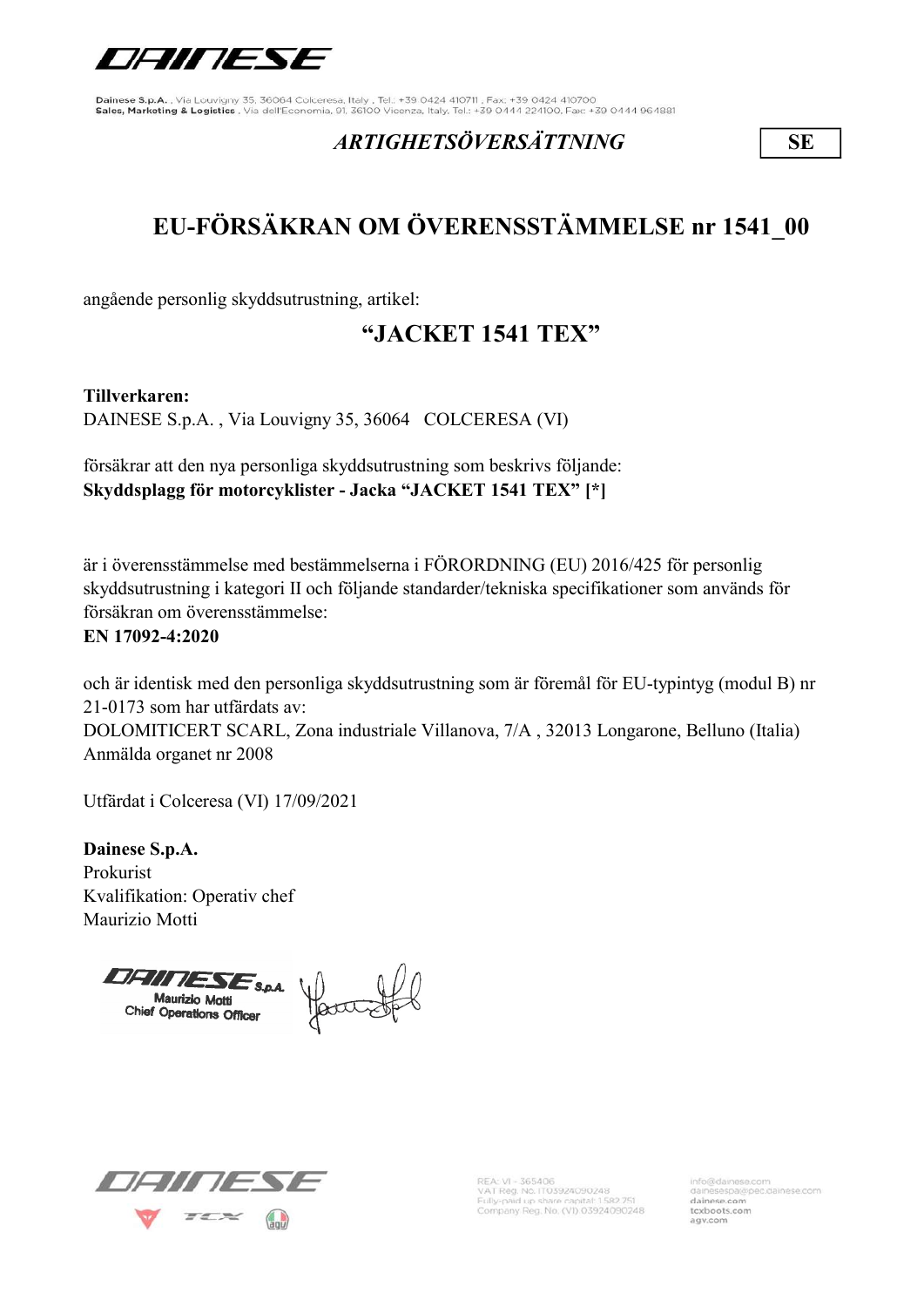

#### METAΦΡΑΣΗ ΑΠΟ ΕΥΓΕΝΕΙΑ GR/EL

## ΔΗΛΩΣΗ ΣΥΜΜΟΡΦΩΣΗΣ ΕΕ αρ. 1541\_00

αναφορικά με το Μέσο Ατομικής Προστασίας (ΜΑΠ), προϊόν:

## "JACKET 1541 TEX"

Ο κατασκευαστής: DAINESE S.p.A. , Via Louvigny 35, 36064 COLCERESA (VI)

δηλώνει ότι το νέο ΜΑΠ που περιγράφεται παρακάτω: Προστατευτική ενδυμασία μοτοσικλετιστών - Μπουφάν "JACKET 1541 TEX" [\*]

συμμορφούται με τις διατάξεις του ΚΑΝΟΝΙΣΜΟΥ (ΕΕ) 2016/425 για τα ΜΑΠ κατηγορίας II και με τα παρακάτω πρότυπα / τεχνικές προδιαγραφές που χρησιμοποιούνται σε σχέση με τις οποίες έχει δηλωθεί η συμμόρφωση:

#### EN 17092-4:2020

και είναι ίδιο με το ΜΑΠ αντικείμενο του πιστοποιητικού εξέτασης τύπου ΕΕ (Έντυπο B) αρ. 21- 0173 που έχει χορηγηθεί από: DOLOMITICERT SCARL, Zona industriale Villanova, 7/A , 32013 Longarone, Belluno (Italia) Διαπιστευμένο Οργανισμό αρ. 2008

Στη Colceresa (VI), στις 17/09/2021

Dainese S.p.A. Ειδικός Πληρεξούσιος Ιδιότητα: Γενικός Διευθυντής Λειτουργιών (Chief Operation Officer) Maurizio Motti

Chief Operations Officer



REA: VI - 365406<br>VAT Reg. No. IT03924090248 Fully-paid up share capital: 1582.751<br>Company Reg. No. (VI) 03924090248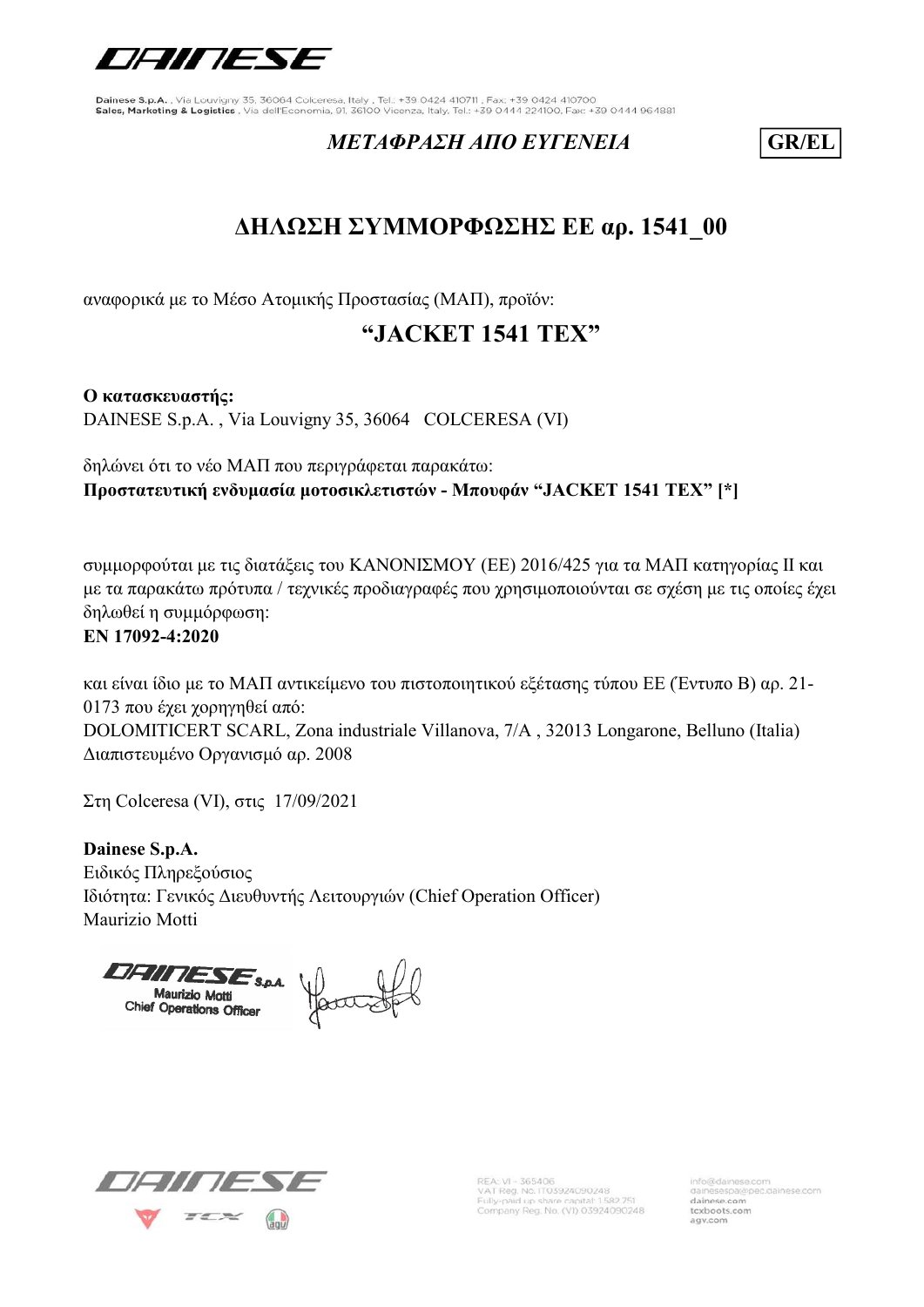

#### EPÄVIRALLINEN KÄÄNNÖS FI

## EU-VAATIMUSTENMUKAISUUSVAKUUTUS nro 1541\_00

koskien henkilönsuojainta, tuote:

### "JACKET 1541 TEX"

Valmistaja:

DAINESE S.p.A. , Via Louvigny 35, 36064 COLCERESA (VI)

vakuuttaa, että alla kuvailtu uusi henkilönsuojain: Moottoripyöräilijöiden suoja-asu - Takki "JACKET 1541 TEX" [\*]

on asetuksen (EU) 2016/425 luokan II henkilönsuojaimia koskevien säännösten ja seuraavien standardien / teknisten eritelmien, joiden perusteella vaatimustenmukaisuusvakuutus on annettu, mukainen:

EN 17092-4:2020

ja samanlainen kuin henkilönsuojain, jolle on annettu EU-tyyppitarkastustodistus (moduuli B) nro 21- 0173 antanut:

DOLOMITICERT SCARL, Zona industriale Villanova, 7/A , 32013 Longarone, Belluno (Italia) Ilmoitettu laitos nro 2008

Tehty Colceresa (VI), 17/09/2021

Dainese S.p.A. Valtuutettu edustaja Tehtävänimike: Toimitusjohtaja Maurizio Motti

Chief Operations Officer



REA: VI - 365406<br>VAT Reg. No. IT03924090248 Fully-paid up share capital: 1582 751<br>Company Reg. No. (VI) 03924090248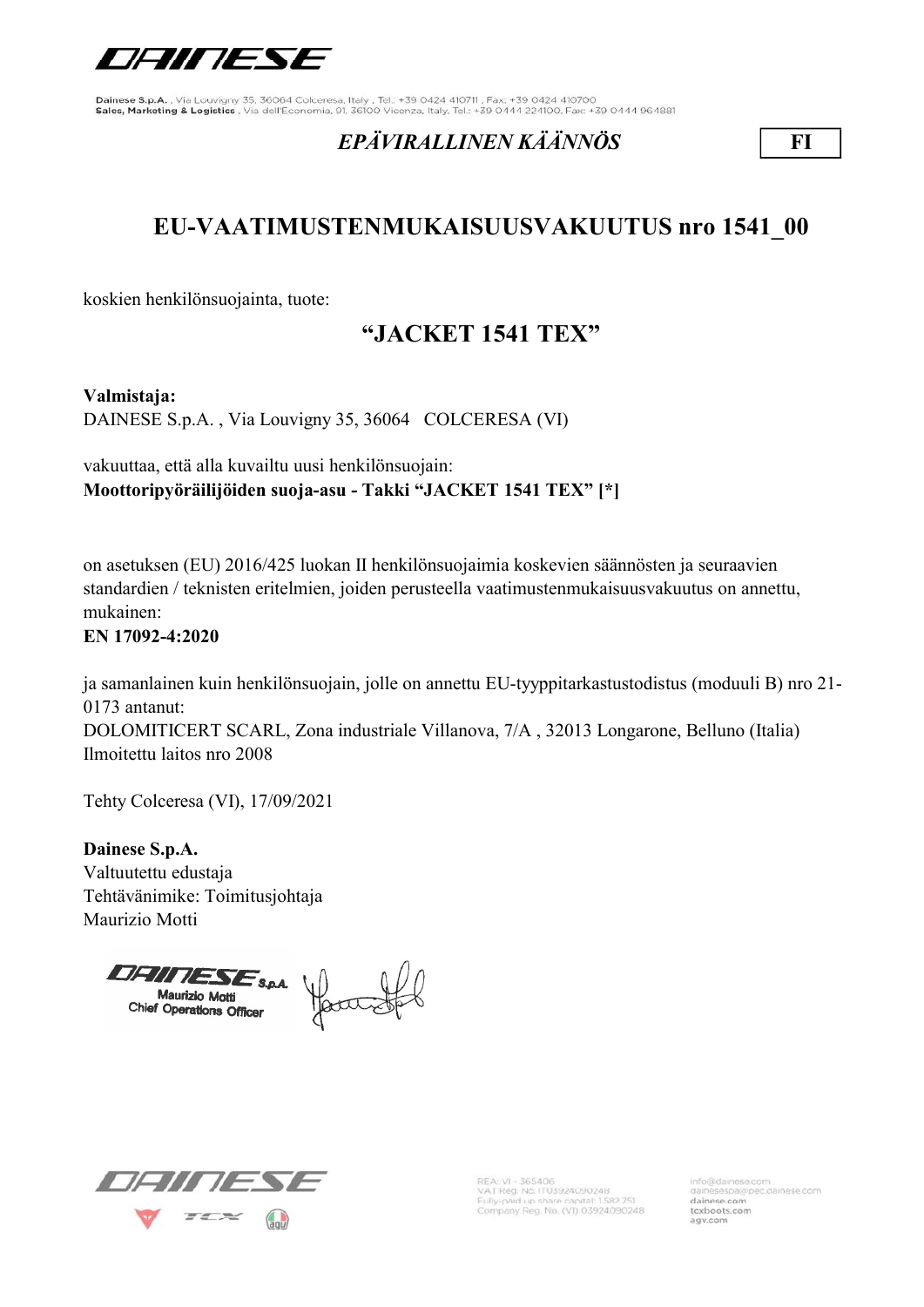

### TŁUMACZENIE DZIĘKI UPRZEJMOŚCI PL

# DEKLARACJA ZGODNOŚCI UE nr 1541\_00

dotycząca sprzętu ochrony indywidualnej (PPE), artykuł:

## "JACKET 1541 TEX"

#### Producent:

DAINESE S.p.A. , Via Louvigny 35, 36064 COLCERESA (VI)

oświadcza, że nowy opisany poniżej sprzęt ochrony indywidualnej: Odzież ochronna dla motocyklistów - kurtka "JACKET 1541 TEX" [\*]

jest zgodny z przepisami ROZPORZĄDZENIA (UE) 2016/425 dla kategorii II oraz z następującymi normami / specyfikacjami technicznymi, w odniesieniu do których deklarowana jest zgodność:

#### EN 17092-4:2020

oraz jest identyczny ze sprzętem ochrony indywidualnej objętym świadectwem badania typu UE (Moduł B) nr 21-0173 wydanym przez: DOLOMITICERT SCARL, Zona industriale Villanova, 7/A , 32013 Longarone, Belluno (Italia) Akredytowany instytut nr 2008

Sporządzonym w Colceresa (VI), dnia 17/09/2021

Dainese S.p.A. Prokurator specjalny Kwalifikacja: Dyrektor operacyjny Maurizio Motti

Chief Operations Officer



REA: VI - 365406<br>VAT Reg. No. IT03924090248 Fully-paid up share capital: 1582.751<br>Company Reg. No. (VI) 03924090248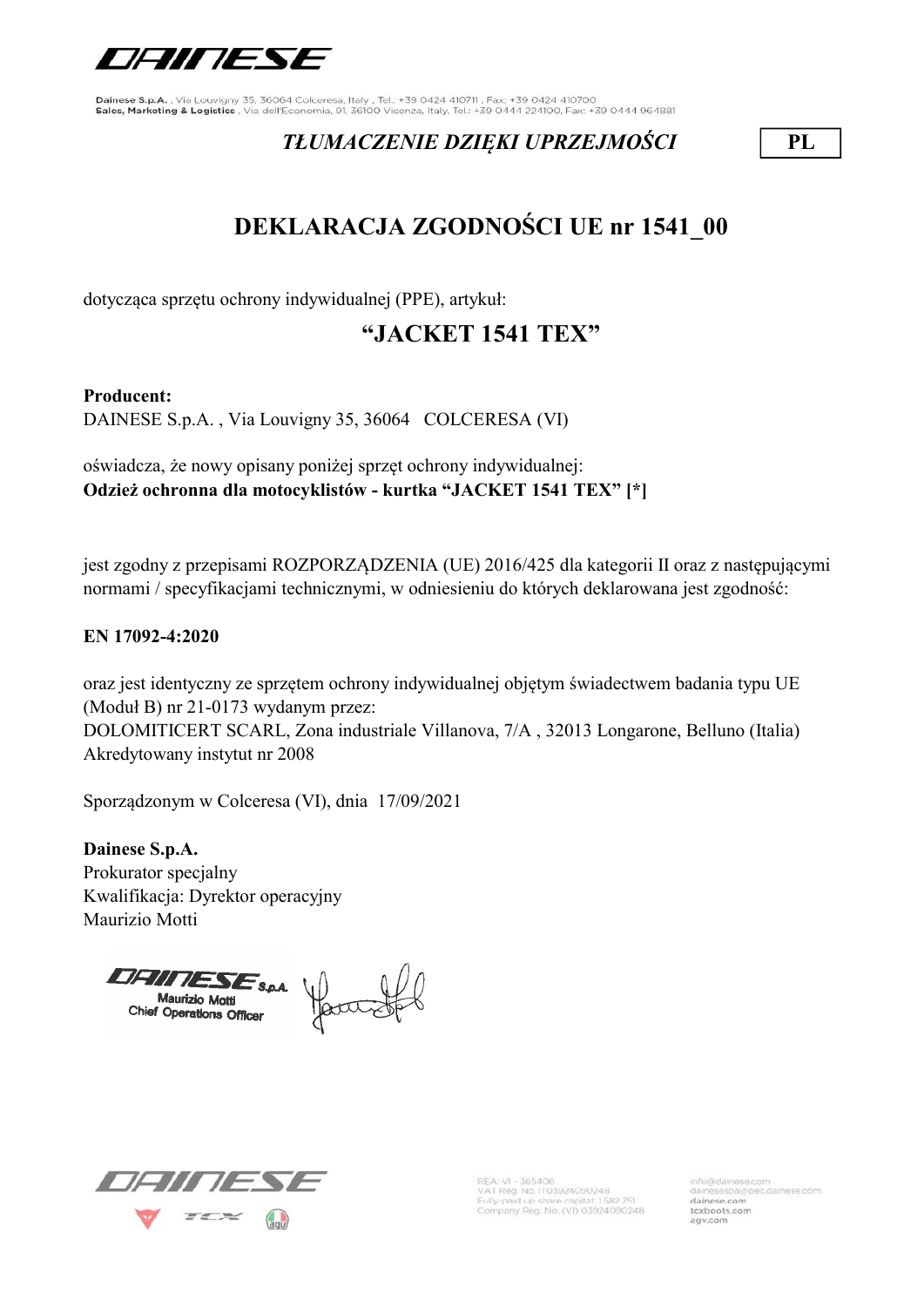

非公*式翻訳* JP

## EU 適合表明書 No. 1541\_00

個人用保護具(PPE)、品名:

#### "JACKET 1541 TEX"

#### 製造者:

DAINESE S.p.A. , Via Louvigny 35, 36064 COLCERESA (VI)

は、次に記述するPPEの新製品:

オートバイライダー用保護ウェア - ジャケット "JACKET 1541 TEX" [\*]

が、第2級のPPEのためのEU規則2016/425のおよび以下の工業規格/基準の対象事項に適合 していることを表明します。

EN 17092-4:2020

さらに本品は次の検査により認証を取得したものと同一のPPEであることを表明します。E Uタイプ検査(モジュールB) No. 21-0173 表明者: DOLOMITICERT SCARL, Zona industriale Villanova, 7/A , 32013 Longarone, Belluno (Italia) 認証機関 2008

表明地: Colceresa (VI), Italy、表明日: 17/09/2021

Dainese S.p.A. 代理人 資格: 最高執行責任者 Maurizio Motti

**DFIITESE**SPA Harrist **Maurizio Motti** Chief Operations Officer



REA: VI - 365406<br>VAT Reg. No. IT03924090248 Fully-paid up share capital: 1582.751<br>Company Reg. No. (VI) 03924090248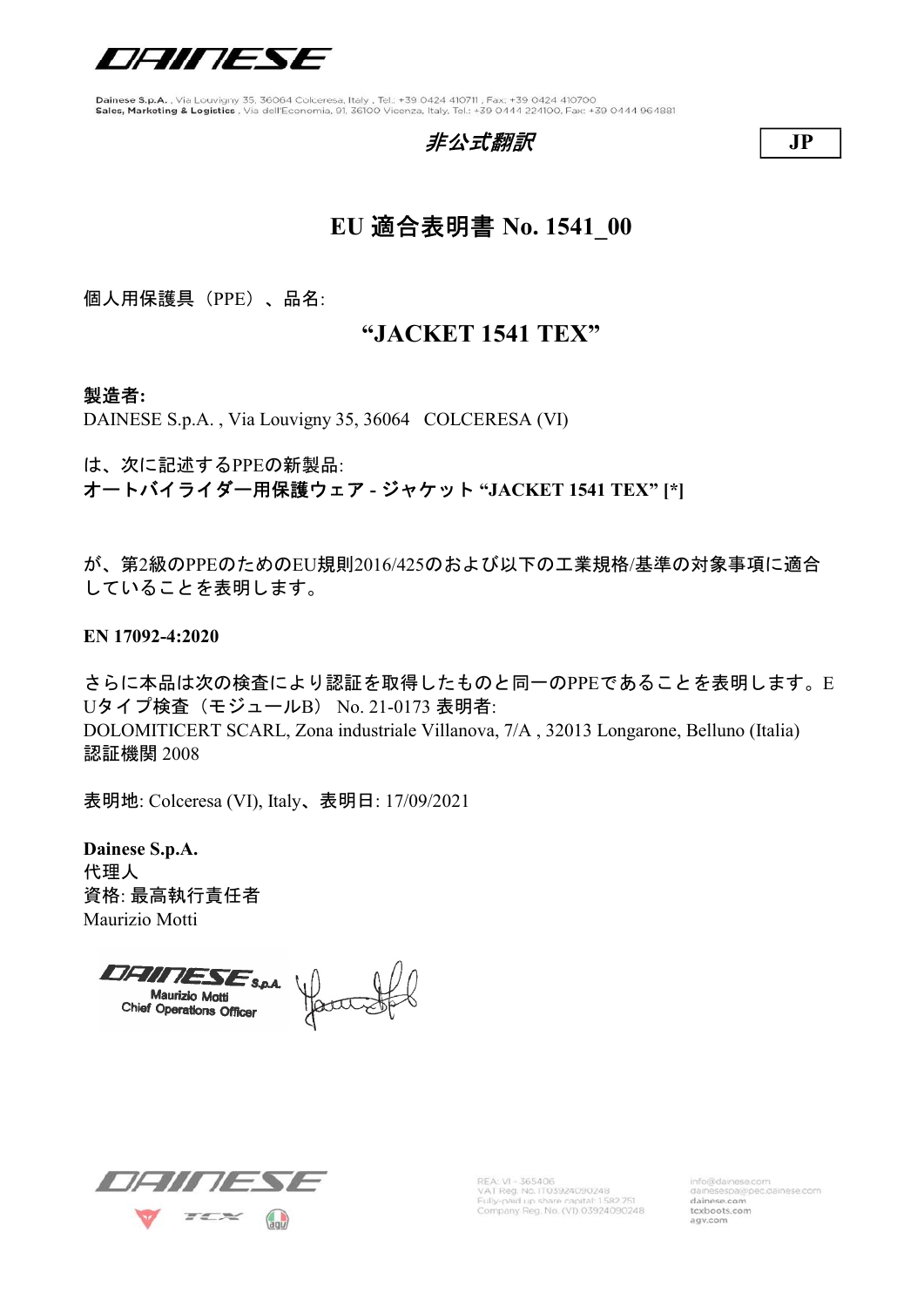

#### ORIENTAČNÝ PREKLAD SK

# EÚ VYHLÁSENIE O ZHODE č. 1541\_00

k osobnému ochrannému prostriedku (OOP), výr.:

### "JACKET 1541 TEX"

Výrobca:

DAINESE S.p.A. , Via Louvigny 35, 36064 COLCERESA (VI)

vyhlasuje, že nový OOP opísaný nižšie: Ochranné motorkárske oblečenie - Bunda "JACKET 1541 TEX" [\*]

je v zhode s ustanoveniami NARIADENIA EP a RADY (EÚ) 2016/425 o OOP kategórie II a s nasledujúcimi použitými technickými normami / špecifikáciami, na základe ktorých sa vyhlasuje zhoda:

EN 17092-4:2020

a je totožný s OOP, na ktorý sa vzťahuje formulár B certifikátu EÚ skúšky typu č. 21-0173 Vydané: DOLOMITICERT SCARL, Zona industriale Villanova, 7/A , 32013 Longarone, Belluno (Italia) Notifikovaný certifikačný orgán č. 2008

V Colceresa (VI), dňa 17/09/2021

Dainese S.p.A. Osobitný prokurista Funkcia: Prevádzkový riaditeľ Maurizio Motti

Chief Operations Officer



REA: VI - 365406<br>VAT Reg. No. IT03924090248 Fully-paid up share capital: 1582.751<br>Company Reg. No. (VI) 03924090248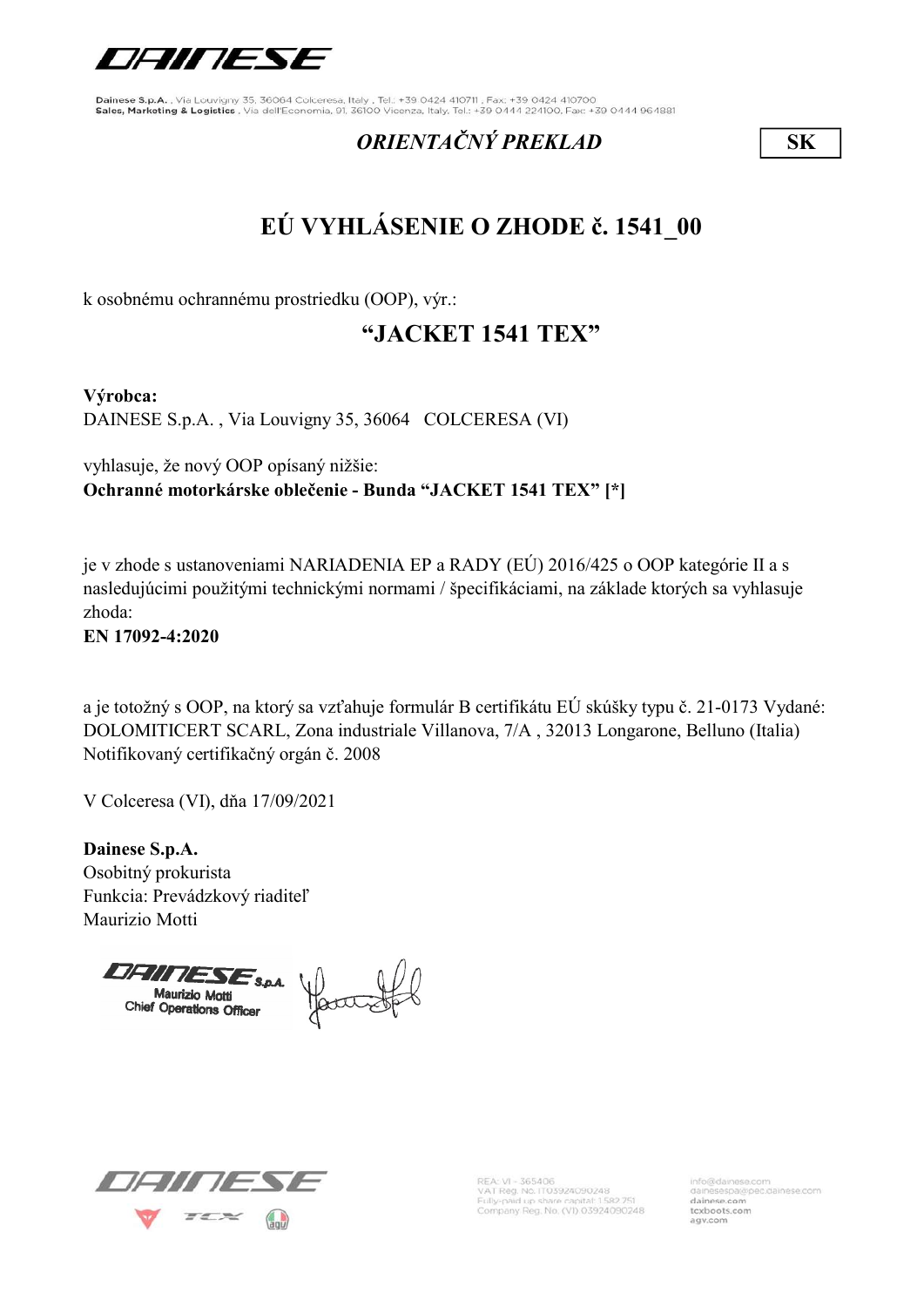

#### VLJUDNOSTNI PREVOD SL

## IZJAVA O SKLADNOSTI EU št. 1541\_00

naprave za Osebno Zaščioi Osebe (OZO), člen:

#### "JACKET 1541 TEX"

Proizvajalec:

DAINESE S.p.A. , Via Louvigny 35, 36064 COLCERESA (VI)

izjavlja, da nov spodaj opisan varnostni sistem OZO : Zaščitno oblačilo za motocikliste - Suknja "JACKET 1541 TEX" [\*]

je v skladu z dispozicijami PRAVILNIKA(EU) 2016/425 za OZO II kategorije in s sledečimi predpisi / tehničnimi in standardnimi specifikacijami, na osnovi katerih se izdaja izjava o skladnosti:

#### EN 17092-4:2020

DOLOMITICERT SCARL, Zona industriale Villanova, 7/A , 32013 Longarone, Belluno (Italia) Notificiran Organ št. 2008 in je identična napravi za OZO potrdila po pregledu EU tipa (Modela B) št. 21-0173 izdanega:

V Colceresa (VI), dne 17/09/2021

Dainese S.p.A. Posebni prokurator Kvalifikacija: Direktor proizvodnje Maurizio Motti

Chief Operations Officer



REA: VI - 365406<br>VAT Reg. No. IT03924090248 Fully-paid up share capital: 1582.751<br>Company Reg. No. (VI) 03924090248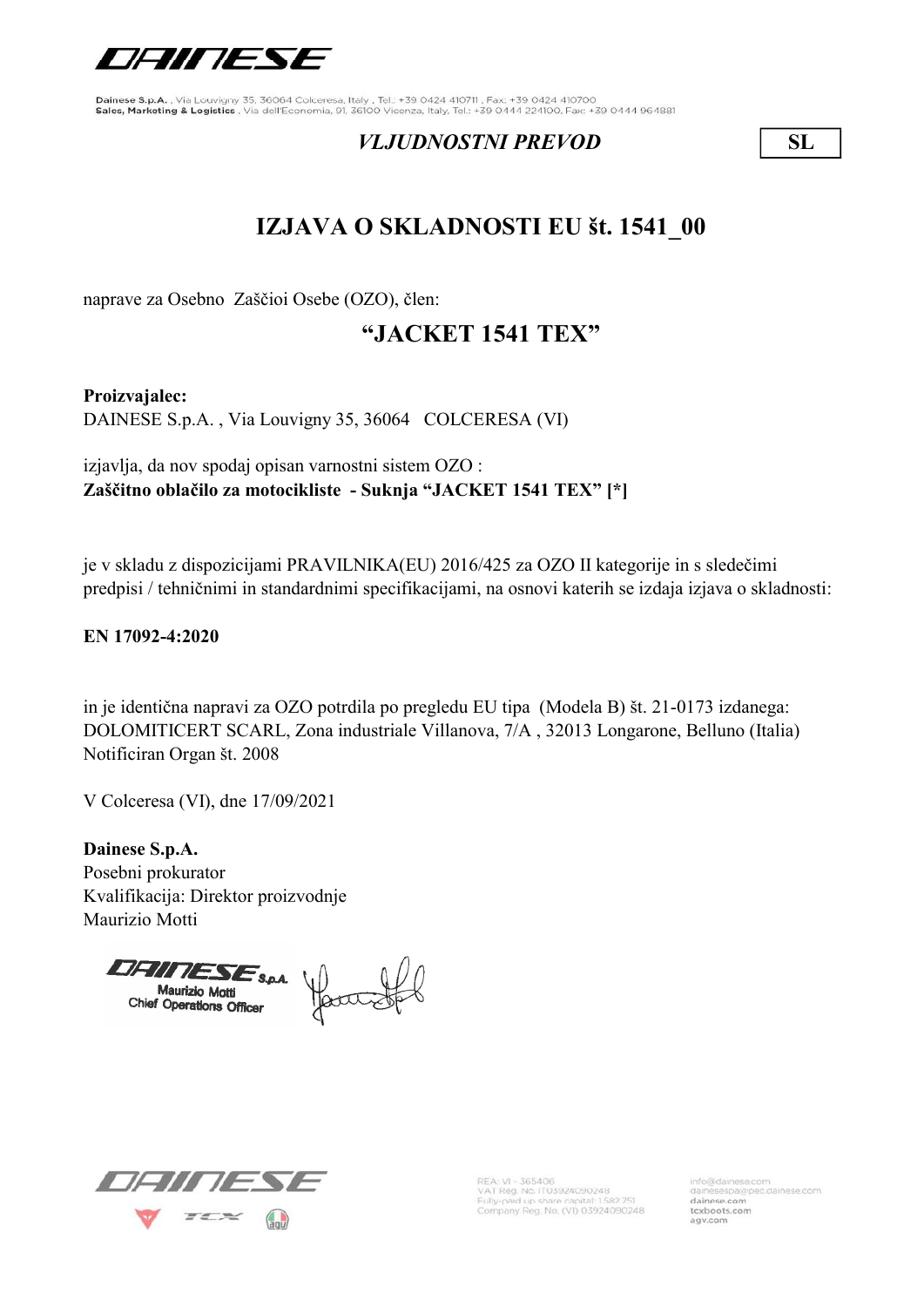

## NEZÁVAZNÝ PŘEKLAD CZ

# PROHLÁŠENÍ O SHODNOSTI EU č. 1541\_00

týkající se osobního ochranného prostředku (OOP), výrobek:

## "JACKET 1541 TEX"

#### Výrobce:

DAINESE S.p.A. , Via Louvigny 35, 36064 COLCERESA (VI)

prohlašuje, že zde popsaný nový OOP: Motocyklistický ochranný oděvní prvek - Bunda "JACKET 1541 TEX" [\*]

je shodný s ustanoveními zakotvenými v NAŘÍZENÍ (EU) 2016/425 pro OOP v II. kategorii a s následujícími předpisy / technickými normami, které byly ve vztahu k výrobku uplatněny a na něž se prohlášení o shodnosti vztahuje:

#### EN 17092-4:2020

je stejný jako OOP, na který se vztahuje osvědčení o typové zkoušce EU (formulář B) č. 21-0173 vydáno kým: DOLOMITICERT SCARL, Zona industriale Villanova, 7/A , 32013 Longarone, Belluno (Italia) Ověřená instituce č. 2008

V Colceresa (VI), dne 17/09/2021

Dainese S.p.A. Zvláštní zmocněnec Funkce: Provozní ředitel Maurizio Motti

**DHITLESE**S.p.A. as yourstel **Maurizio Motti** Chief Operations Officer



REA: VI - 365406<br>VAT Reg. No. IT03924090248 Fully-paid up share capital: 1582.751<br>Company Reg. No. (VI) 03924090248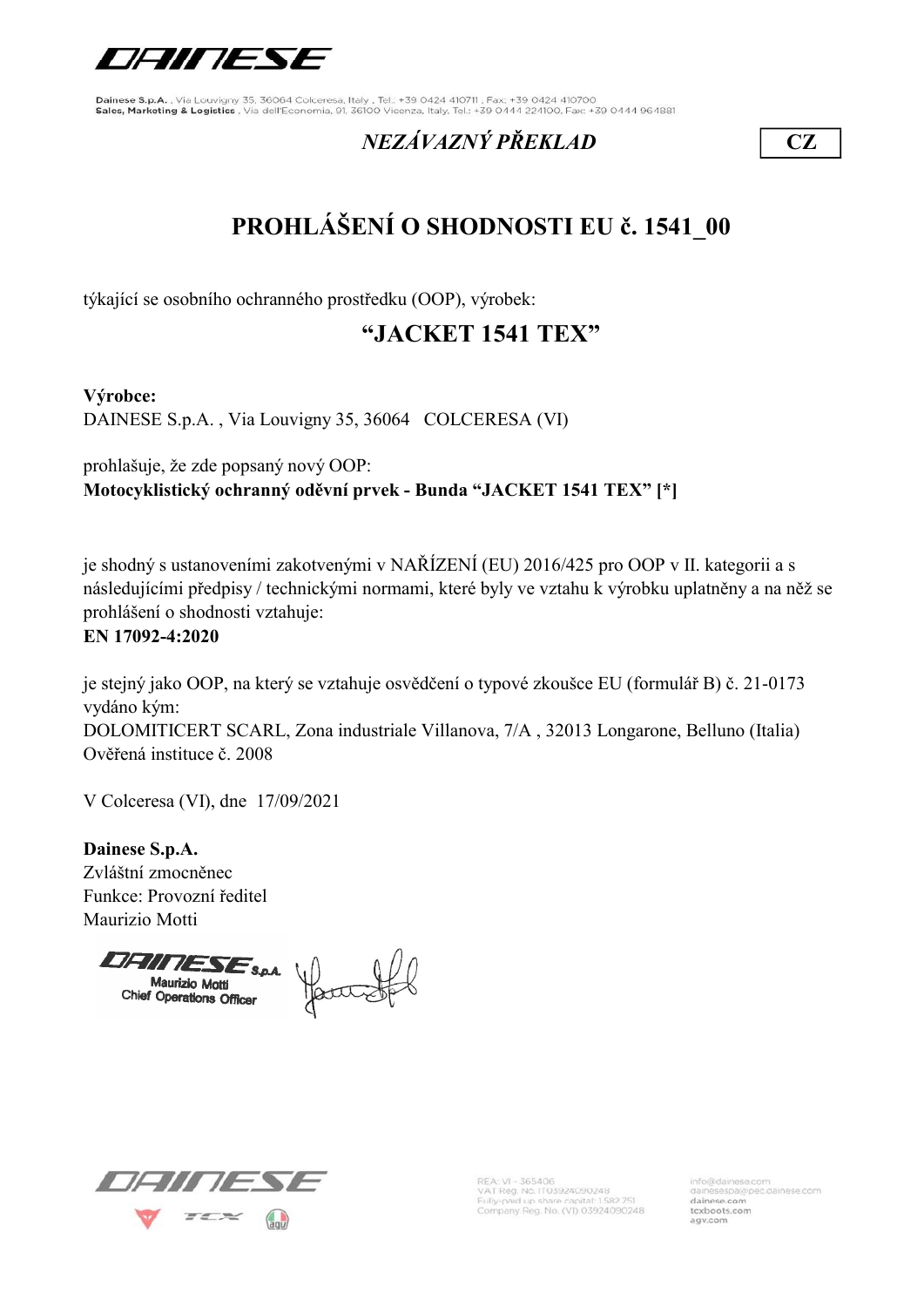

#### NEOFICIĀLAIS TULKOJUMS | LT/LV

# ES ATBILSTĪBAS DEKLARĀCIJA Nr. 1541\_00

attiecas uz individuālo aizsardzības līdzekli (IAL), produkts:

### "JACKET 1541 TEX"

#### Ražotājs:

DAINESE S.p.A. , Via Louvigny 35, 36064 COLCERESA (VI)

paziņo, ka tālāk aprakstītais jaunais IAL: Aizsargapģērbs motociklistiem - jaka "JACKET 1541 TEX" [\*]

atbilst REGULAI (ES) 2016/425 par II kategorijas IAL un tālāk sniegto standartu / tehnisko specifikāciju prasībām, kurām deklarēta atbilstība:

#### EN 17092-4:2020

un tas ir identisks IAL, uz ko attiecas ES tipa pārbaudes (B modulis) sertifikāts Nr. 21-0173 ko izsniedzis:

DOLOMITICERT SCARL, Zona industriale Villanova, 7/A , 32013 Longarone, Belluno (Italia) Paziņotā institūcija Nr. 2008

Sagatavots Colceresa (VI), datēts 17/09/2021

Dainese S.p.A. Īpašais prokurors Kvalifikācija: Darbības galvenais direktors Maurizio Motti

Chief Operations Officer



REA: VI - 365406<br>VAT Reg. No. IT03924090248 Fully-paid up share capital: 1582.751<br>Company Reg. No. (VI) 03924090248